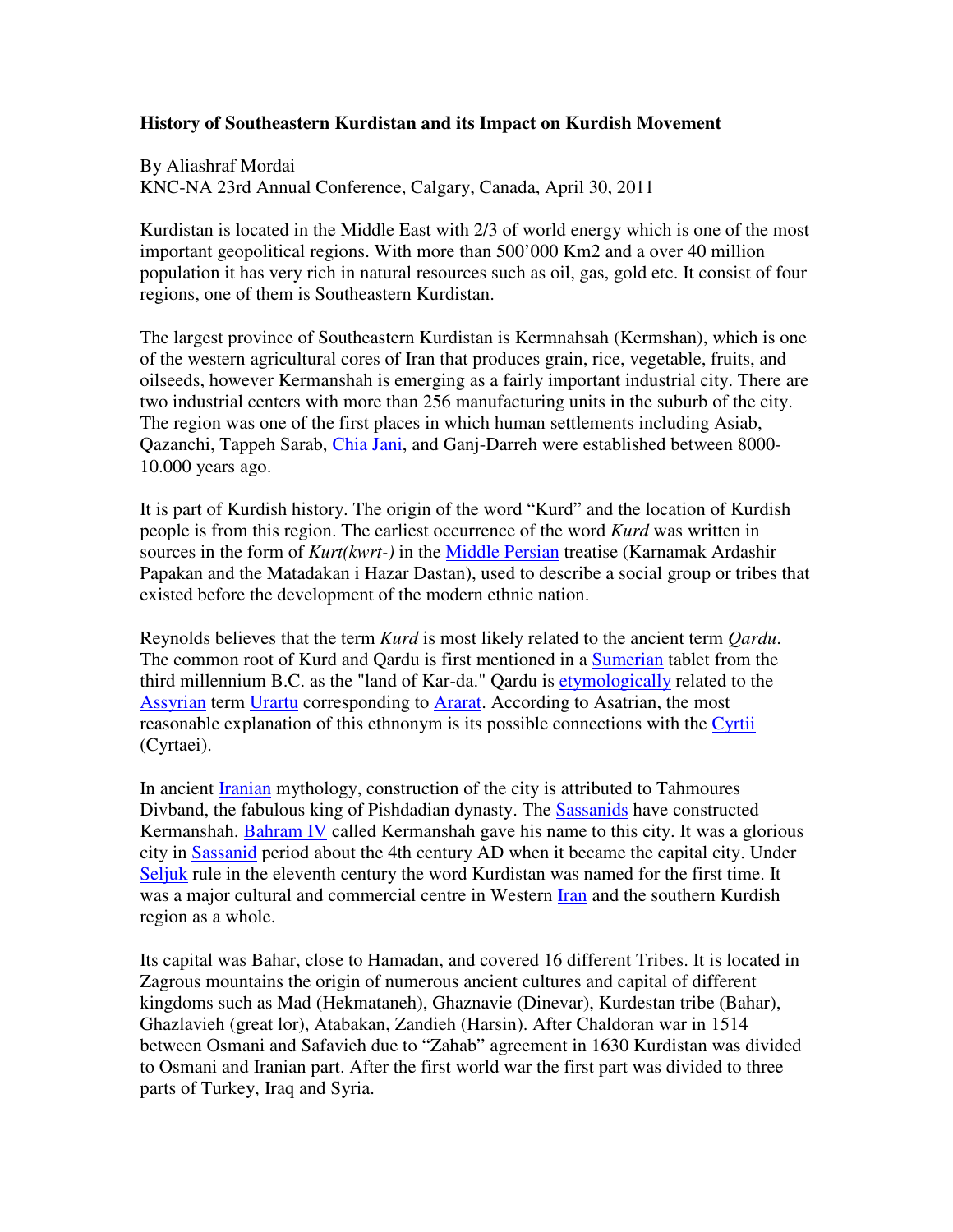The 300 million Arab with many diversities in their dialect are united by their religion. Irish people in Ireland are separated due to their religion difference even though they have common language and ethnicity. Turkey is united by religion with pressuring on Kurdish population. Different Governors take advantage of these differences to decline their unity. Iran, Turkey and Arab countries used these items to weaken Kurdish community.

It is the root of Zerustian and Yarestan. Kermashan is called as Iranian version of India. Although the religion of most of the people is Islam Shi'a and Sunni, other religions such as Bahá'ís, Jews, Yarsan, and Armenians also live in Kermanshah. Its custom is divided to North and South regions. The North has three customs of Makoian, Ardalan, and Horaman which due to communication with Iraq (Mosel) became more Sunni. The Southern region contains Ilam, Kermashan and Lorestan due to communication with Basreh and Iranian government became Shia.

During Imam Ali, Arab started discrimination by calling non Arab Muslims as Shoobi which resulted in "Horofi" uprising originated from Kurdistan. Kurd and Lur people living in this region have their own customs.

Kermashan, Ilam and Lurestan contains 60% of the extend (from Shahindej to Kuhdasht) and 60% of population of Eastern Kurdistan. The main religion of them is Shia and Yarestan. Religion and custom is important among Kurds since in national political movements Shabak and Feili had few partnership due to their custom differences.

Sherefxan Bidlisi states that there are four division of Kurds: *Kurmanj*, *Lur*, *Kalhur* and *Guran*, each of which speak a different dialect or language variation. The Kurdish dialects according to Mackenzie are classified as: Northern group (The Kurmanji dialect group.), Central group (Part of the Sorani dialect group), and Southern group (Part of the Sorani dialect group) including Kermanshahi, Ardalani and Laki language.

According to the Concrete, the Kurdish language has two main groups: The North Western Kurmanji dialect group, The North Sorani dialect group, The Middle Horami, The South Kalhori- Feyli, The South East Luri Bakhtiari, Gorani, and Mamasani (Note: The Kurdish In Kermanshah is Kalhori in Ilam Feyli, In Bijar Garoisi and In Lurestan Laki).

The word "Lur" was used for the first time in 10 AC. All the historians mentioned that Lur cannot be divided from Kurdish. Based on the human Characteristic science, custom and ancient history and culture and art they are part of Kurdish culture. There were many uprisings by Lurs such as Ghadam Khir, Raeis Ali, Sardar Bakhtiar, Ali Moradkhan, Key Sohrab. The Lur community belongs to a lot of major cities from Khoram Abad till Boshehr.

South Eastern Kurdistan has had a dominant role in political Kurdish movement. More than 100 years ago Kurdistan was divided and the boarder countries used the policy of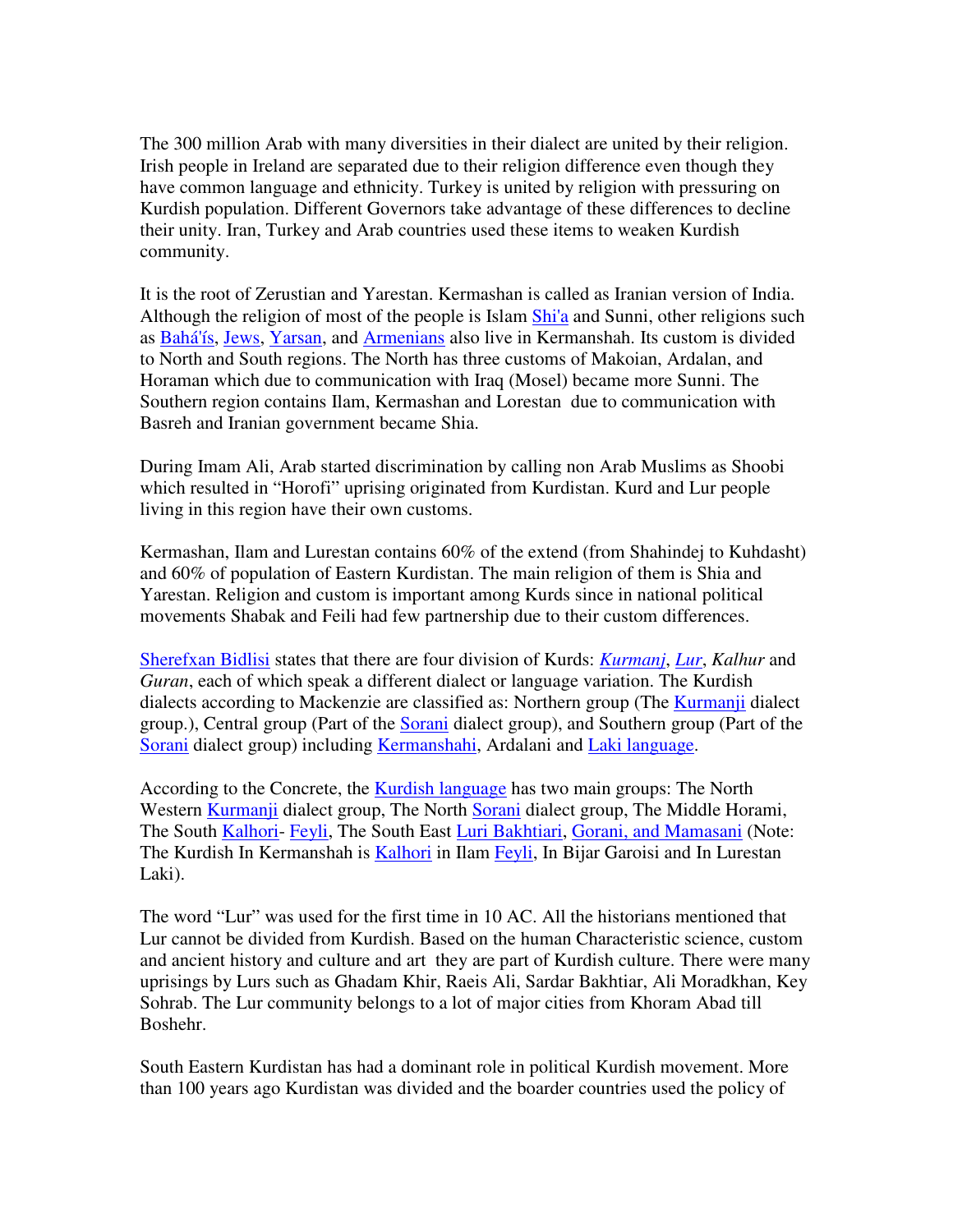one government, one language, one country, and one nation which has been resulted in cultural discrimination. The religion differences and geographical distances and language diversities caused that the majority of Kurdish movement were more concentrated in Kurdish Sunni regions.

After revolution since the official religion is Shia, the government use Sunni faith as a tool to prevent reunify of Kurdish community. Kurdish movement has been affected by religion which caused a disconnection between Kurdish community. On the other hand, the majority of them were just concentrated to be against central government instead if defining a universal and common goal and vision. The Kurdish nationality should be extended and enhanced beyond the religion differences.

In short, Kermashan, the largest province in Southeastern Kurdistan with many resources and history is one of the most geopolitical regions and it is the main gate to approach Ialm and Lurestan. Out of four major Kurdish languages Kermashan contains three dialogues of Sorani, Kalhori and Auramani. Lak people are critical target groups to approach Lurs. So this region needs to be under special consideration by Kurdish leaders. NGOs can have a critical role in implementing non-violation movements which need to be based on democracy and Human Rights principals.

## **Thank you for your attention**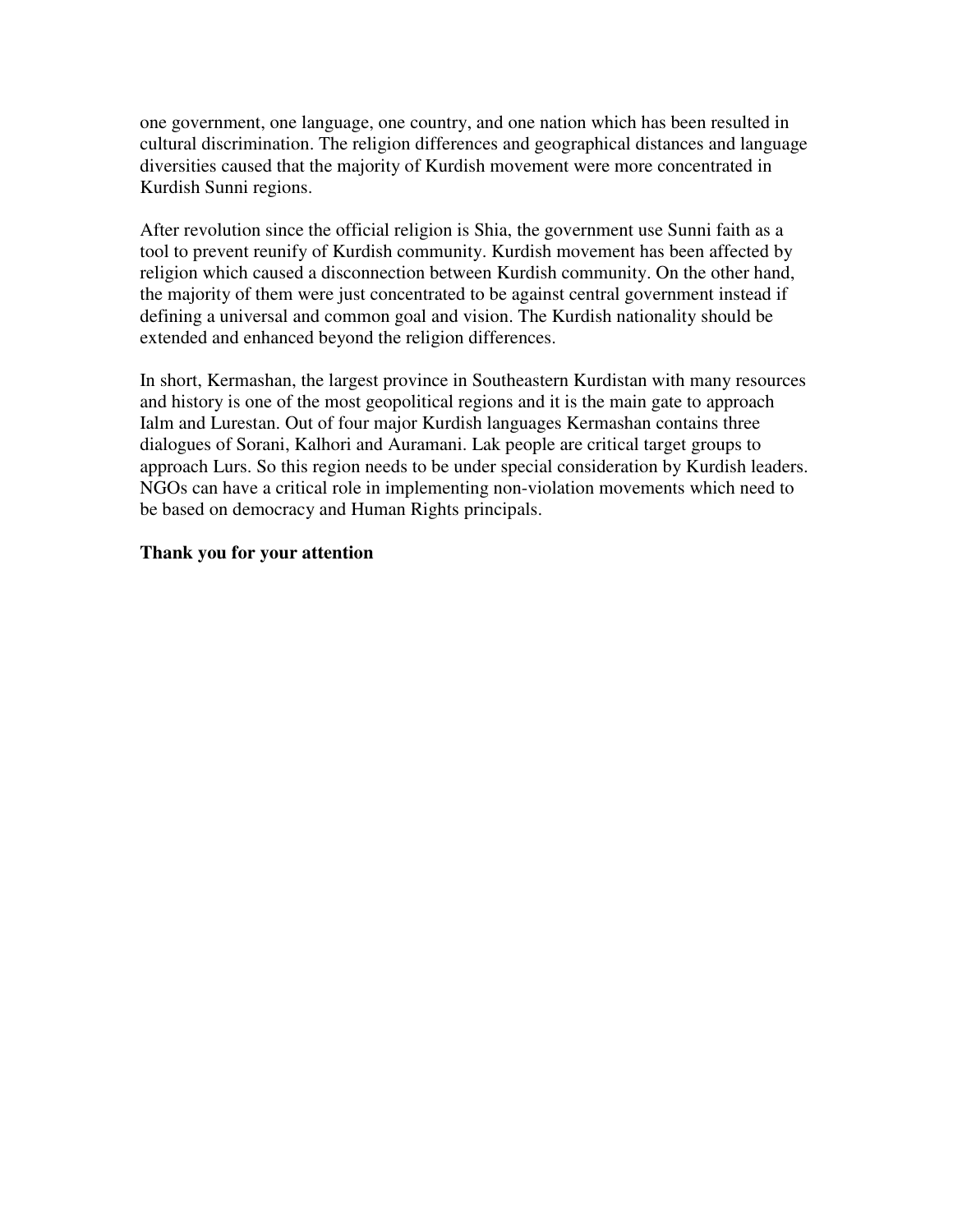## **Some related maps and images**

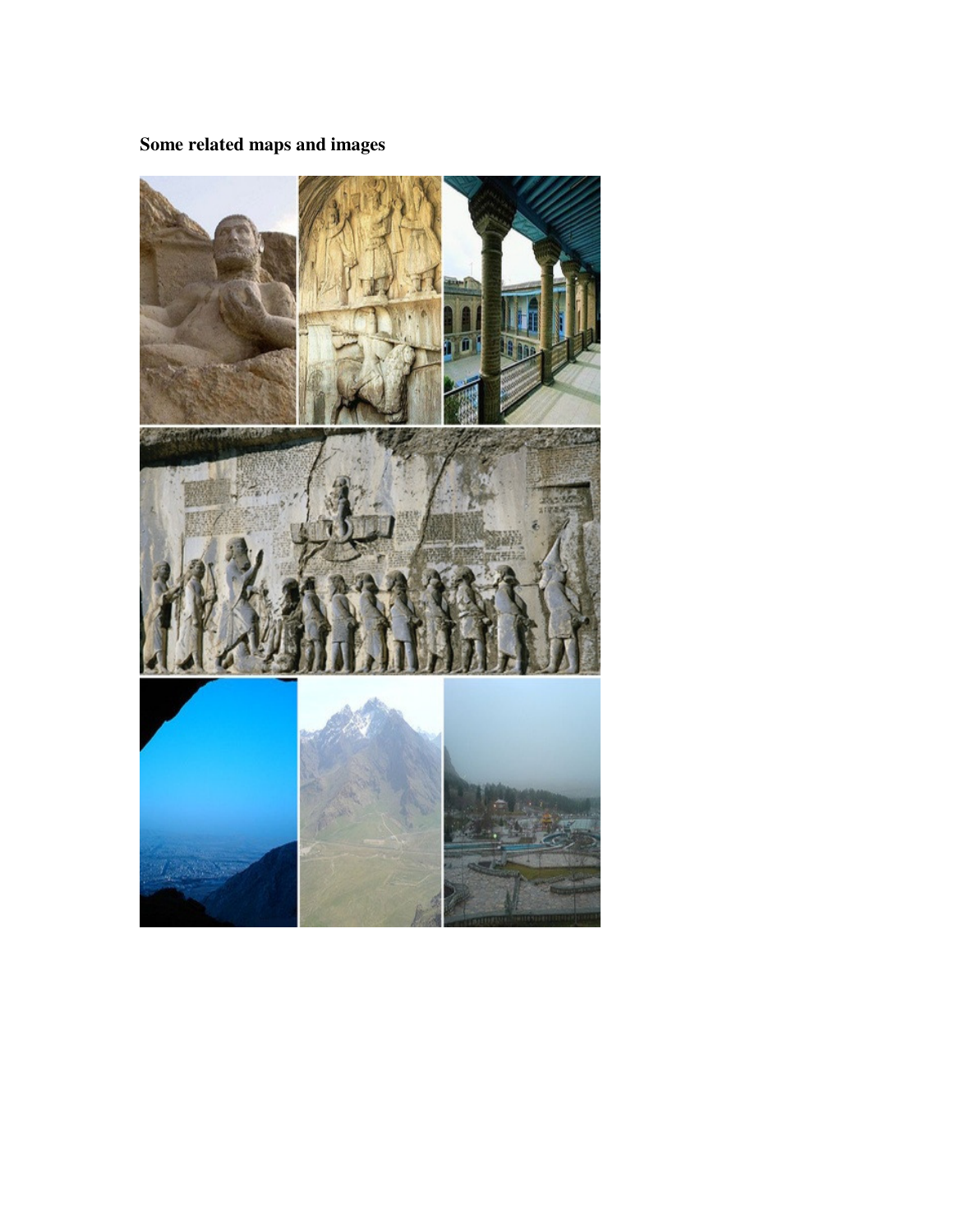